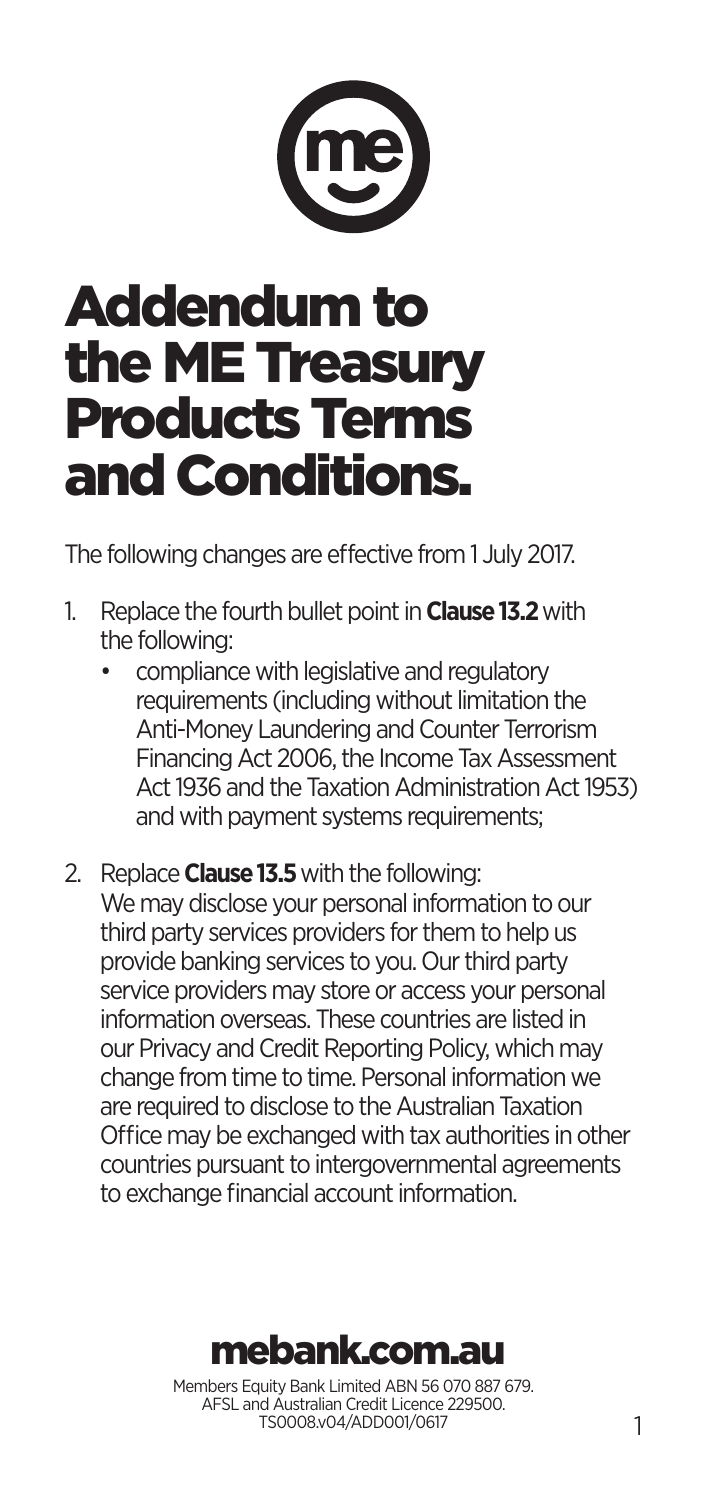# You won't want to miss this.

Well... that might be stretching it a bit.

# ME treasury products terms and conditions.

Here's all the detail you need to know.

General terms that apply to the products

- Specific terms that apply to 11am Accounts
- Specific terms that apply to 11am Plus Account
- Specific terms that apply to CDs (Purchasing a CD)
- Specific terms that apply to CNAs

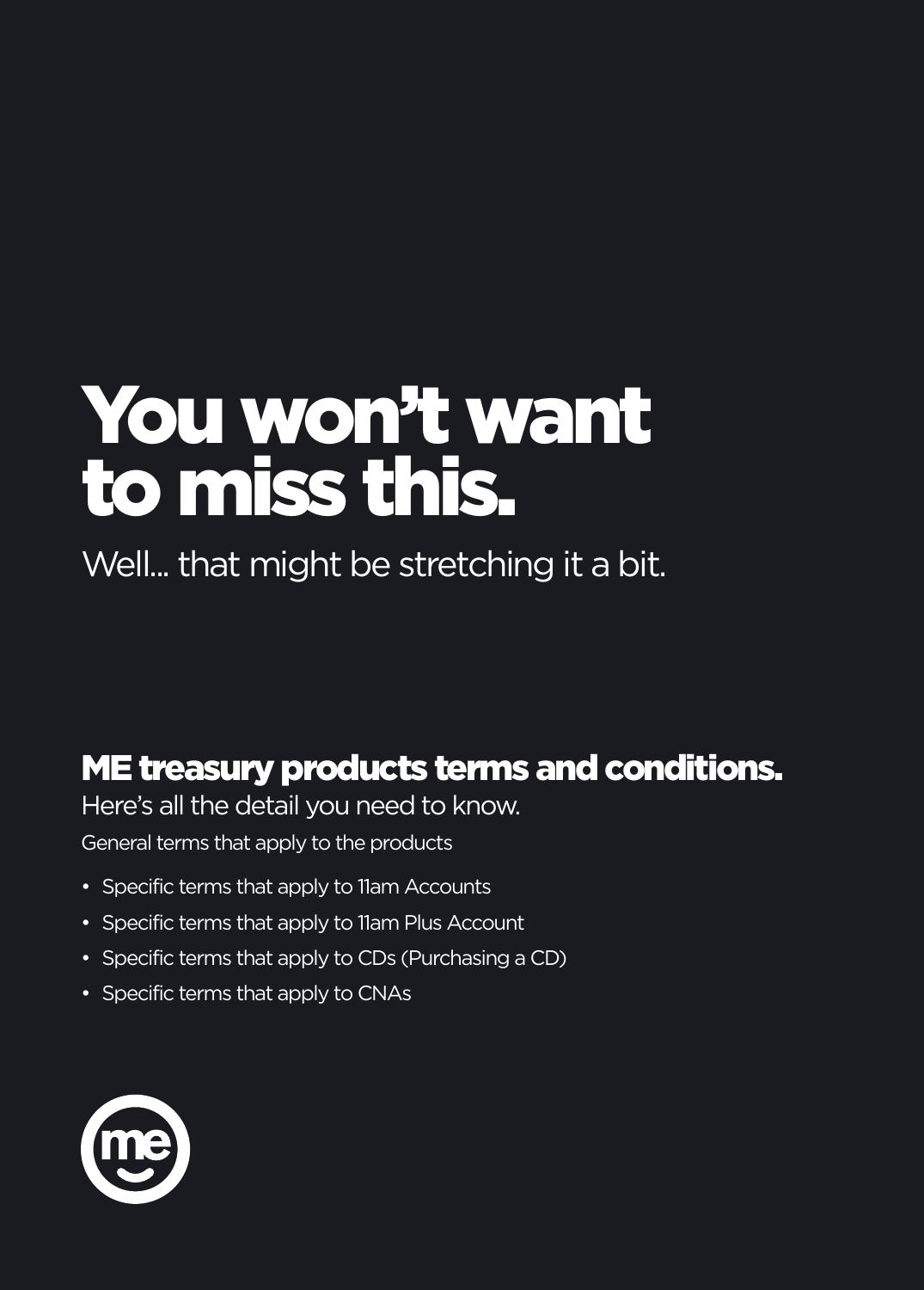# Index.

| Part A - General terms that apply to the products                         | 3              |
|---------------------------------------------------------------------------|----------------|
| Purpose of these terms                                                    | 3              |
| Words used in these terms                                                 | 3              |
| Account availability                                                      | $\overline{4}$ |
| Joint accounts                                                            | $\overline{4}$ |
| Setting of Interest Rates                                                 | 4              |
| Fees and charges and other payments                                       | $\overline{4}$ |
| Authority to operate the account                                          | 4              |
| Operating the account                                                     | 5              |
| No credit                                                                 | 5              |
| Security codes                                                            | 5              |
| No liability and indemnity                                                | 6              |
| Telephone conversations                                                   | 6              |
| Privacy Notice<br>Changes                                                 | 6<br>7         |
| <b>Notices</b>                                                            | 7              |
| Restricting account access                                                | 7              |
| <b>Account Closure</b>                                                    | 7              |
| Inactive accounts                                                         | 8              |
| Additional requirements                                                   | 8              |
|                                                                           |                |
| Part B - Specific terms that apply to 11am Accounts                       | 8              |
| Opening and operating an 11am Account<br>Interest calculation and payment | 8<br>8         |
| <b>Statements</b>                                                         | 8              |
|                                                                           |                |
| Part C - Specific terms that apply to CDs                                 | 8              |
| Purchasing a CD                                                           | 8              |
| Settlement of the investment                                              | 9              |
| Repurchase by ME                                                          | 9              |
| Maturity of the investment                                                | 9<br>9         |
| <b>Statements</b>                                                         |                |
| Part D - Specific terms that apply to CNAs                                | 9              |
| Opening and operating a CNA                                               | 9              |
| Interest calculation and payment                                          | 9              |
| Withdrawing funds from a CNA                                              | 9              |
| <b>Statements</b>                                                         | 10             |
| Part E - Specific terms that apply to 11am Plus Accounts                  | 10             |
| Opening and operating an 11am Plus Account                                | 10             |
| Interest calculation and payment                                          | 10             |
| Withdrawing funds from a CNA                                              | 10             |
| <b>Statements</b>                                                         | 10             |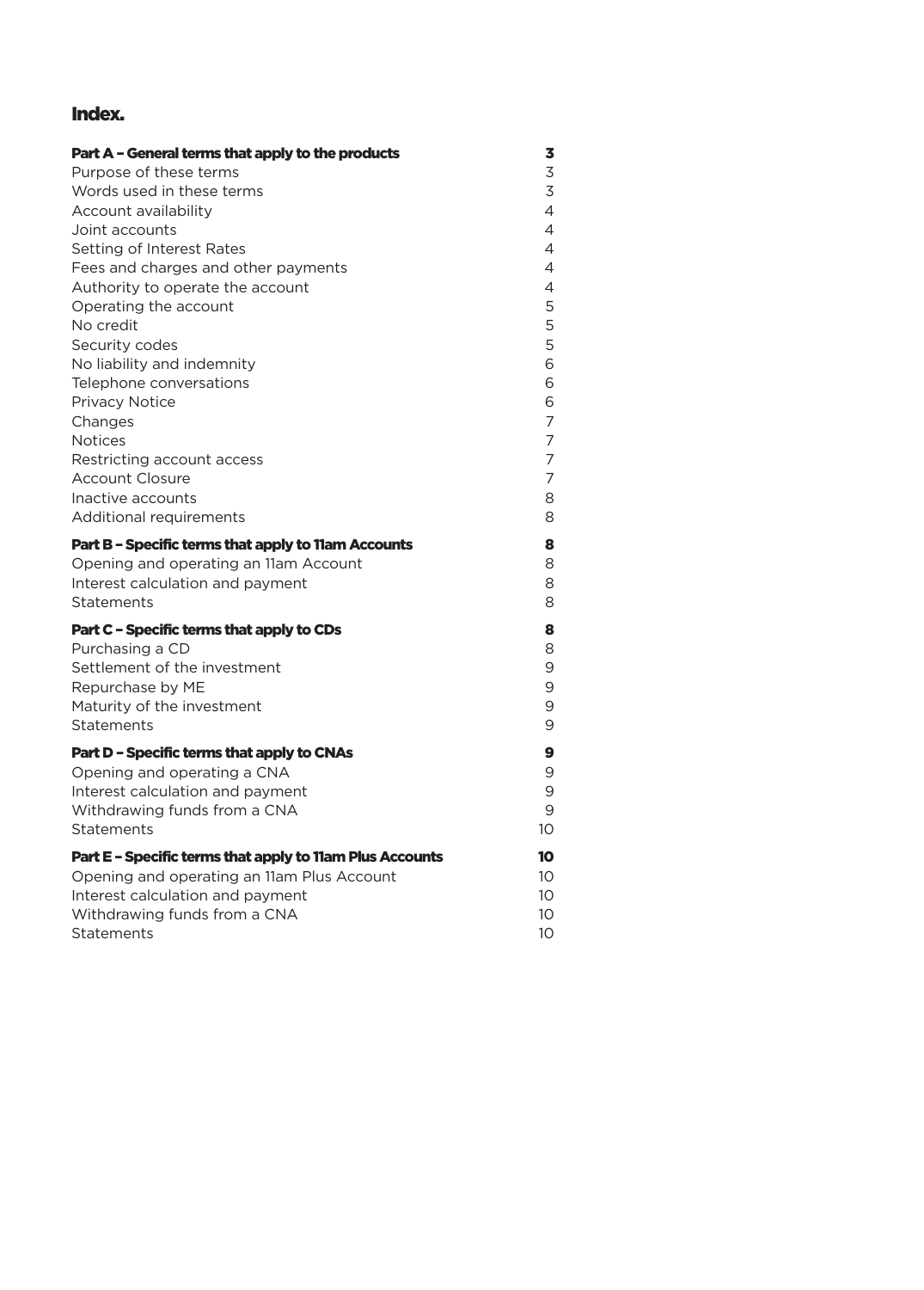# Part A.

# General terms that apply to the products.

#### 1. Purpose of these terms

This booklet contains the terms applicable to the following ME Treasury products:

- 11am Cash Account ("11am Account");
- Certificate of Deposit ("CD"); and
- Cash Notice Account ("CNA").
- These terms comprise the following parts:
- **Part A –** which are the general terms that apply to the products;
- Part B which are the specific terms that apply to 11am Accounts;
- **Part C -** which are the specific terms that apply to CDs;
- **Part D –** which are the specific terms that apply to CNAs;
- **Part E -** which are specific terms that apply to 11am Plus.

In opening an account you agree to these terms. Therefore we recommend you read them carefully and keep them for future reference.

#### 2. Words used in these terms

2.1 In these terms, unless the context requires otherwise:

**account** means the product held in the name of the investor.

**address** means the mailing address, facsimile number or e-mail address of the investor.

**authorised representative** means the person or persons, jointly and severally, that are authorised by the investor in the investor registration form or other form approved by us to operate the account in accordance with clause 7.

**business day** means a weekday except a national public holiday or a public holiday in Victoria. **CD term** means the period from the purchase date, or (if applicable) the repurchase date, to the maturity date.

**CNA Notice Period** means the period agreed between you and ME whereby your funds invested in a CNA will become available.

**Corporations Act** means the Corporations Act 2001 (Cth).

**face value** means the amount payable to the investor on the maturity date of a CD.

**intermediary** means a person you are associated with (for example, your broker or financial advisor) who is accredited by us to introduce treasury services business to us.

**investor** means the individuals or entities named in the investor registration form as the holder or holders of the account.

**maturity** date means if the investor has a CD, the date specified in a CD on which the face value is to be paid.

**nominated account** means the account nominated by the investor in the investor registration form or in any form approved by us so that we can credit or debit the account on your instructions.

**treasury services team** means the dedicated team appointed by ME to assist you in establishing and managing the account.

**product** means a ME Treasury product described in clause 1 of these terms.

**purchase date** means the date on which the investor purchases a CD from ME.

**purchase price** means the price that the investor pays for a CD on the purchase date.

**repurchase date** means the date on which we buy back all or part of the face value of a CD from the investor.

**repurchase price** means the price we agree to pay the investor for all or part of a CD on the repurchase date.

**security code** means any data or information provided by you to us on request in order to identify you. **terms** means these terms and conditions.

**this agreement** includes all parts of these terms, the investor registration form and the confirmation letter we send the investor when we open the account. **you** and **your** means each investor and each authorised representative jointly and severally. **we, us, our** and **ME** means Members Equity Bank Limited ABN 56 070 887 679.

**wholesale investor** means an investor who meets the "wholesale client" definition as stated in the Corporations Act.

- 2.2 When interpreting this agreement a. headings are only for convenience and do not affect interpretation;
	- b. references to time are to Melbourne time;
	- c. all references to dollars are to Australian dollars;
	- d. if we are required to do anything (including processing any transaction) on a day that is not a business day, we may do it on the next business day; and
	- e. a reference to any document that is part of this agreement includes a reference to all amendments, supplements and replacements of that document.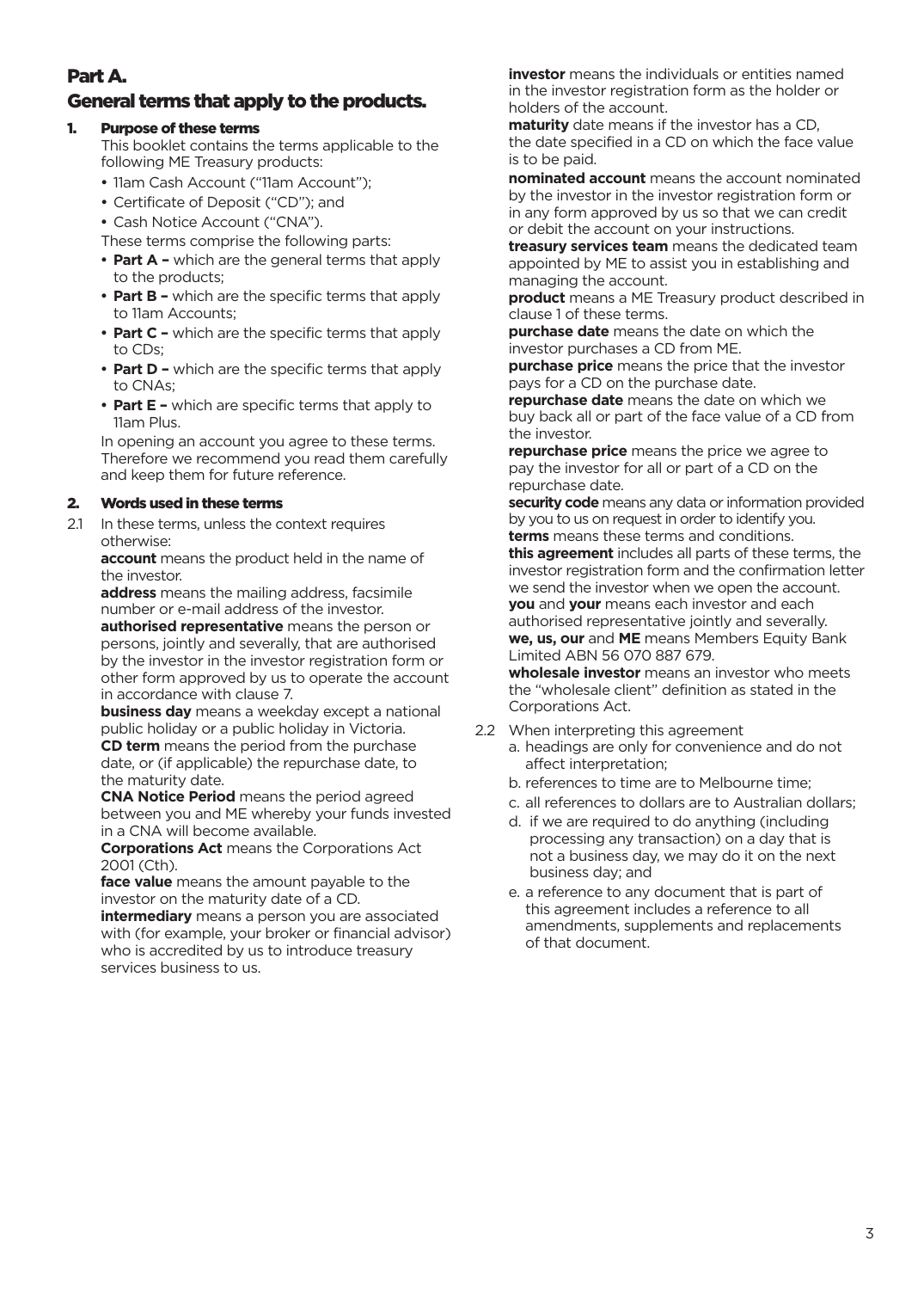#### 3. Account availability

- 3.1 To open an account the applicant must:
	- provide us with a completed investor registration form;
	- meet the "wholesale client" definition as stated in the Corporations Act 2001 (Cth), for the 11am Account, CD and CNA and provide us with appropriate supporting documentation if requested by us;
	- provide us with any other documents we require in support of the application for a product, including any information we request to satisfy identification and authorisation requirements; and
	- provide us with the minimum investment amount as set by ME from time to time.
- 3.2 The account is a business account and must be established primarily for business or investment purposes.

#### 4. Joint accounts

#### **Account operations**

- 4.1 A joint account can be opened together with one other joint investor.
- 4.2 We will deliver statements or other notices in connection with the account in accordance with clause 15. We may direct any such statement or other notice to any one investor or jointly to both investors.

#### **Liability is individual and joint**

- 4.3 If the account is a joint account:
	- a. we may act on the instructions of any one joint investor; and
	- b. the joint investors are liable jointly and individually for the account and for any amount owing to us in relation to the account.
- 4.4 If one joint investor holds another account with us which is in debit, we may transfer money from the account to repay the debit balance. We do not need to notify you before we do this.

#### **Death of a joint investor**

4.5 If one joint investor dies we will treat the balance of the account as owned by the surviving investor.

#### 5. Setting of Interest Rates

- 5.1 Interest rates for the products are determined by ME in our discretion having regard to prevailing market interest rates. The market interest rates are adjusted by a margin that reflects a number of factors including the following:
	- a. current market conditions;
	- b. the size and term of the investment;
	- c. the investor's overall relationship with ME; and
	- d. our costs of providing the product.

The market interest rates and the margin will vary from time to time due to changed market conditions and the timing of the investment.

- 5.2 Details of current interest rates are available by contacting the treasury services team.
- 5.3 Please note that any interest rate quoted by us under clause 5.2 is indicative only. The actual interest rate that applies to the account will be set on the day we receive the documentation required as set out in clause 3. The interest rate is included in the confirmation letter that is sent to the investor once we open the account.

#### 6. Fees and charges and other payments

- 6.1 There are no bank fees or charges applicable to the products.
- 6.2 The products may be subject to Government taxes and duties. The investor is responsible for paying any applicable Government taxes and duties.
- 6.3 Where the investor has been referred to us by an intermediary, the investor:
	- a. authorises us to disclose to the intermediary information about the application for the product;
	- b. acknowledges that the intermediary is not our agent and is not authorised to make any representations on our behalf regarding the products or impose any obligations on us;
	- c. acknowledges that the intermediary has acted as the investor's agent to arrange for the application by the investor for the product
	- d. in the case of a wholesale investor acknowledges that we may pay the intermediary an upfront fee of up to 0.25% of the investment amount. Please contact the intermediary if you require further details about any such payments.

#### 7. Authority to operate the account

- 7.1 The investor may appoint authorised representatives to operate the account. An authorised representative can do anything the investor can do in relation to the account except for:
	- a. appointing, or revoking the authority of, other authorised representatives; and
	- b. changing the details of the nominated account.
- 7.2 The investor is responsible for ensuring that each authorised representative complies with all the responsibilities and obligations imposed on authorised representatives under these terms.
- 7.3 We will act on any instruction given by an authorised representative in relation to the account. We will not be liable for any loss or damage the investor or anyone else suffers where we act on any instruction given by an authorised representative.
- 7.4 The authority of an authorised representative to operate the account in accordance with this agreement continues until we receive written notice in accordance with clause 15.3 from the investor that any appointment has been revoked.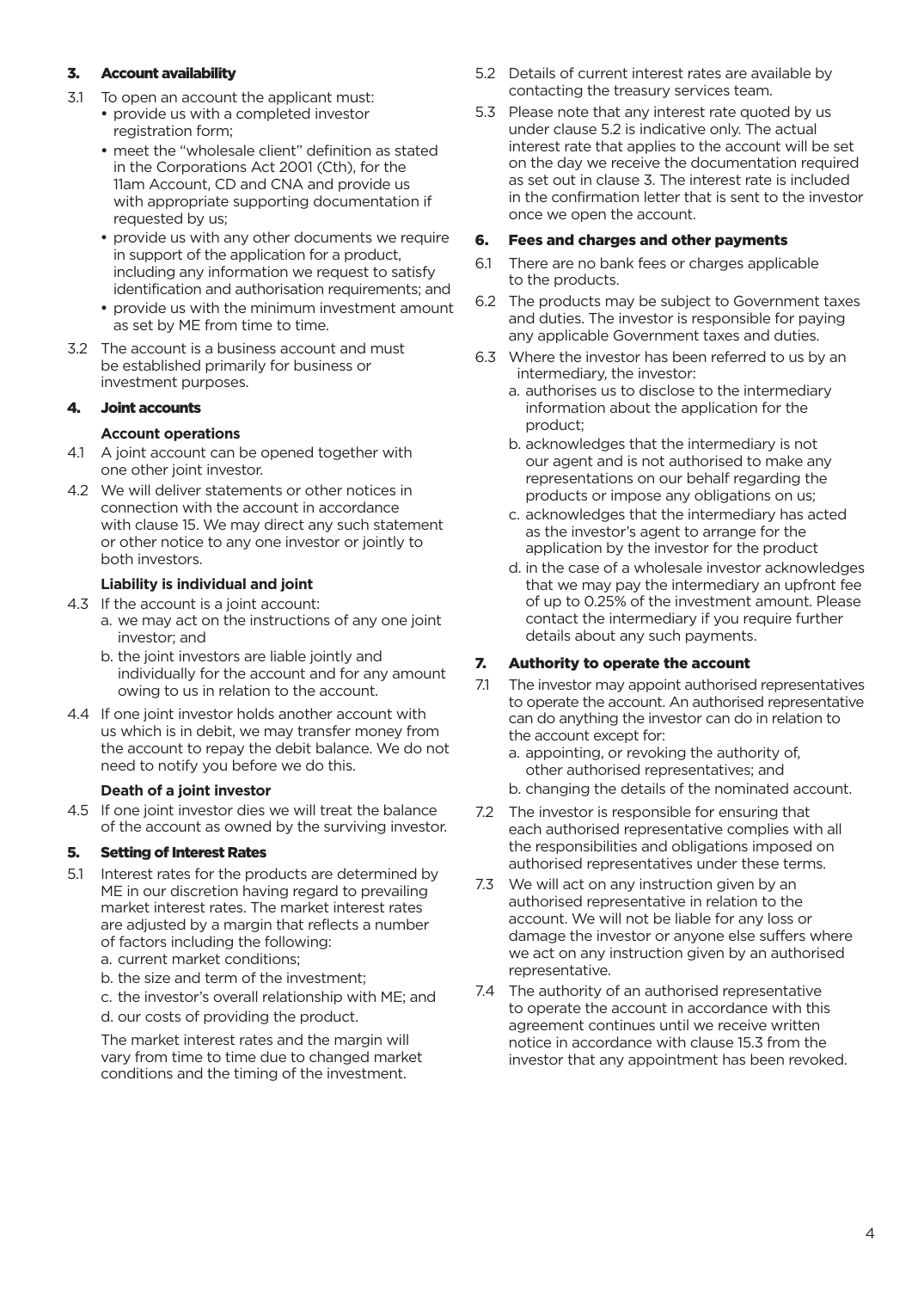#### 8. Operating the account

#### **How to operate the account**

- 8.1 You can only operate an account by:
	- a. phoning the treasury services team between 9am – 5pm Monday to Friday; or

b. sending an email to the treasury services team.

 We will provide the investor with the contact details of the treasury services team when the account is opened.

- 8.2 You acknowledge and agree that we may (in our absolute discretion):
	- a. delay acting upon an instruction or ask you or another person for additional information before acting on any instruction; and
	- b. decline to any act on any of your instructions if we consider we have a good reason to do so.

#### **Transaction Restrictions**

- 8.3 Any deposits to and withdrawals from an account can only be made in Australian dollars and cannot be made in cash.
- 8.4 Cheque deposits and cheque withdrawals are not permitted.
- 8.5 You cannot deposit into the account from a foreign financial institution.

#### **The Nominated Account**

- 8.6 If the investor has an 11am Account, the investor must nominate an account in writing:
	- a. from which investment amounts may be directly transferred by you to us for deposit into your 11 am Account; and
	- b. into which investment amounts and any interest will be directly transferred by us as instructed by you and upon closure of the 11am Account.
- 8.7 If the investor has a CD, the investor must nominate an account in writing:
	- a. from which the purchase price will be directly transferred on the purchase date if instructed by you to do so;
	- b. into which the face value will be directly transferred by us if instructed by you to do so on the maturity date; and
	- c. into which the repurchase price will be directly transferred by us on the repurchase date (if any).
- 8.8 If the investor has a CNA, the investor must nominate an account in writing:
	- a. from which investment amounts may be directly transferred by you to us for deposit into your CNA; and
	- b. into which investment amounts and any interest will be directly transferred by us as instructed by you and upon closure of the CNA.
- 8.9 The nominated account must be in the name of the investor or, where the account is held jointly, in the name of at least one of the investors.
- 8.10 You may only have one nominated account linked to the account at any one time.
- 8.11 a. The investor may change the nominated account at any time by completing a Change of Details Form that can be obtained by calling us or writing to us. The change will not take effect until we have received your properly completed Change of Details Form and the change is processed. This usually takes two business days from when the form is received by us.
	- b. Where the investor has been referred to us by an intermediary, the intermediary may change the nominated account by providing us written instructions. The change will not take effect until processed. This usually takes two business days from when the instructions are received by us.

#### 9. No credit

- 9.1 You must not withdraw or transfer an amount that exceeds the account balance from the account. This is "overdrawing" the account. If this does happen:
	- a. the investor must immediately pay us the amount by which the account is overdrawn and ensure that the account is brought back into credit; and
	- b. we may transfer an amount equal to the overdrawn amount from another account which the investor holds with us (even if that other account is not a ME Treasury product), into the overdrawn account. We are not liable for any loss incurred as a result of this.

#### 10. Security codes

- 10.1 The investor must arrange for each authorised representative to provide us with their details so we can establish their security codes.
- 10.2 The investor authorises us to carry out (without further inquiry) any instructions provided to us when a valid security code is provided to us.

#### **Your obligation to keep your codes secret**

10.3 Your security codes are unique to you. The investor agrees to ensure that all codes are kept confidential and to obtain the agreement of each authorised representative to keep their codes confidential and to not tell, show or disclose them to anyone.

#### **If your codes are compromised**

- 10.4 If you know or suspect that:
	- any of your codes have become known to someone else;
	- any of your codes are lost or stolen; or
	- the account has been used in a way not authorised by you,

you must notify us immediately by contacting the treasury services team.

10.5 Once we are notified that the confidentiality of your security code(s) has been compromised we will cancel the compromised code(s) and establish a replacement security code(s).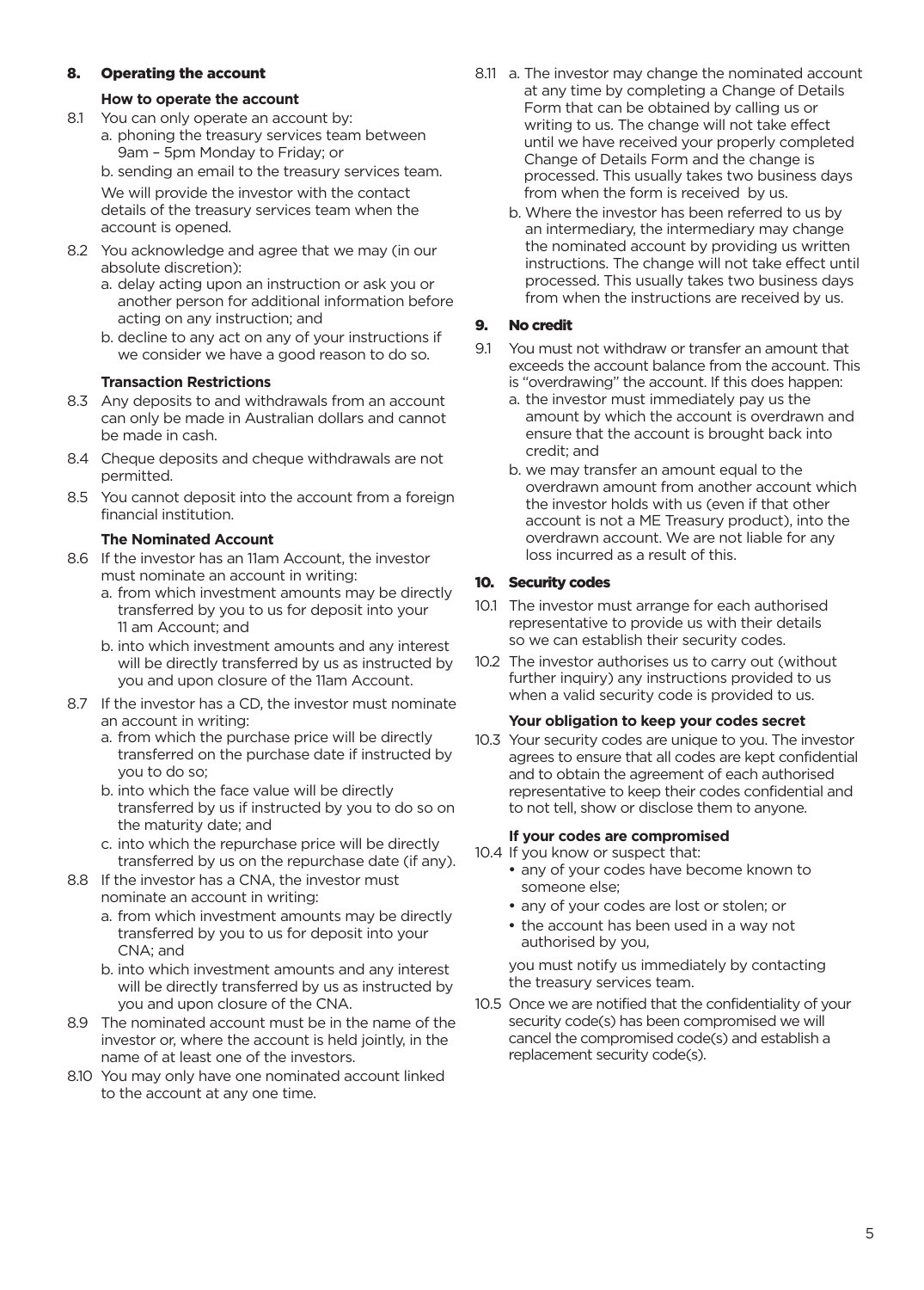#### 11. No liability and indemnity

#### **No liability**

- 11.1 Except as provided in any law which cannot lawfully be excluded or modified by agreement and in clause 10.2, you acknowledge and agree that we are not liable for any direct, indirect or consequential loss, damage, liability, costs or expenses suffered or incurred by you in relation to:
	- a. your inability to give us instructions or send us a communication for any reason, whether or not within our control, including as a result of a technical failure;
	- b. our carrying out, failing to carry out, or delay in carrying out (whether as a result of a technical failure or otherwise), instructions we receive (whether from you or any other person) which are accompanied by your valid security code or other authorisation;
	- c. our acting on any falsity, inaccuracy, insufficiency or forgery of, or in, any communication which purports to be a communication signed or authorised by you;
	- d. any fraudulent act or conduct in connection with the account (other than fraudulent acts or conduct on the part of employees or agents of ME); or
	- e. any other act, omission, matter or thing whatsoever, whether negligent or not.
- 11.2 The investor is not liable for transactions on the account that are initiated using any security codes relating to the account after the time you notify us in accordance with clause 10.4.

#### **Indemnity**

- 11.3 Except to the extent such an indemnity is not permitted by law, the investor agrees to indemnify us on demand against all claims, actions, losses or liabilities we suffer or incur as a result of:
	- a. our carrying out, failing to carry out, or delay in carrying out (whether as a result of a technical failure or otherwise) instructions we receive (whether from you or any other person) which are accompanied by your valid security code, or other authorisation;
	- b. you failing to comply with these terms; and
	- c. you failing to comply with any law or regulation that applies to the account.

#### 12. Telephone conversations

12.1 You agree and acknowledge that we can intercept or record any telephone conversation. Taped conversations will be retained for a limited period as a record of the transaction. You can request that you do not wish to be recorded, however we may not enter into the transaction over the telephone unless the conversation is recorded.

#### 13. Privacy Notice

13.1 The privacy of personal information is important to us. We observe the Australian Privacy Principles and the Privacy Act 1988 in handling personal information in relation to the account.

- 13.2 Your personal information may be shared between, and used by us and our subsidiaries and associated companies for the purpose of assessing the account application, establishing and administering the account, and for related purposes including:
	- verifying your identity
	- if the information is account holder personal information, for consideration of any other application made by the account holder to us for financial products or services;
	- customer relations including management of our relationship with you and market or customer satisfaction research and product development;
	- compliance with legislative and regulatory requirements (including without limitation the Anti-Money Laundering and Counter Terrorism Financing Act 2006 and the Income Tax Assessment Act 1936) and with payment systems requirements;
	- information technology systems development and testing;
	- our internal operations including record keeping, risk management, auditing purposes, training, file reviews and, account holder personal information only for portfolio analysis;
	- to investigate, resolve and prevent complaints;
	- arrangements with other organisations to provide services in relation to our products and services (for example, we may arrange for mailing houses to distribute account statements);
	- conducting fraud assessments;
	- reporting and data analytics, including for regulatory, management, statistical or research purposes; and
	- marketing.
- 13.3 We may also disclose your personal information for those purposes to the following organisations:
	- our related entities, service providers and alliance partners;
	- our agents, contractors and external advisers (for example, our lawyers and auditors);
	- any person acting on your behalf, including your legal and financial advisers;
	- government and other regulatory bodies, law enforcement bodies and courts;
	- external dispute resolution bodies (for example, the Financial Ombudsman Service Australia);
	- payment system operators; and
	- other financial institutions.
- 13.4 ME, its subsidiaries and associated companies may use personal information collected in relation to the account to keep you up to date with other products and services. If you do not want us to do this, please contact us. You do not need to contact us if you have previously informed us that you do not wish to receive information on other products and services.
- 13.5 We may disclose your personal information to our third party services providers for them to help us provide banking services to you. Our third party service providers may store or access your personal information overseas, including in the USA and United Kingdom, as well as those countries listed in our Privacy and Credit Reporting Policy from time to time.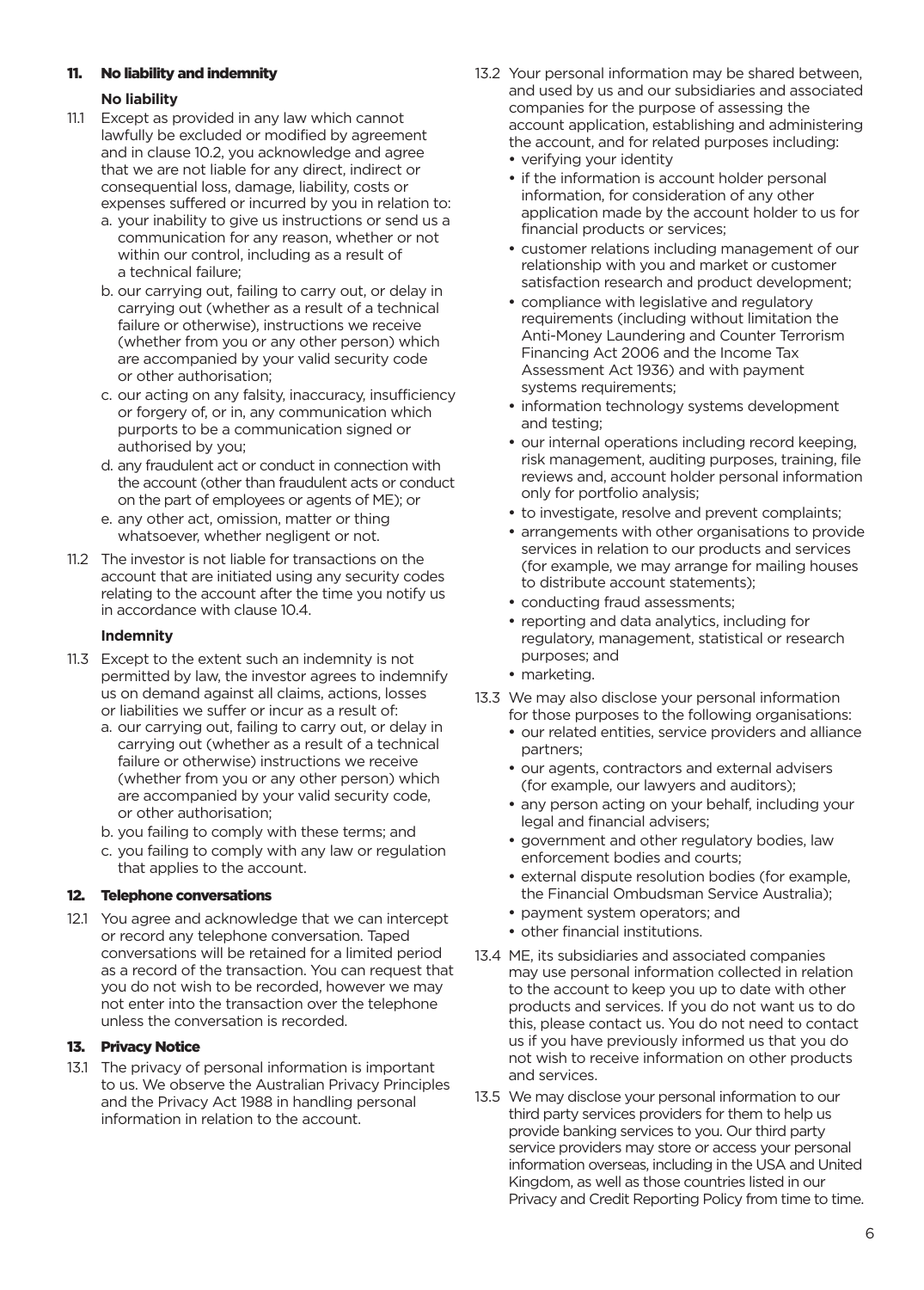- 13.6 ME's Privacy and Credit Reporting Policy contains information about how you:
	- can request us to provide you access to any personal information we hold about you;
	- can seek correction of personal information we hold about you;
	- may complain about a breach of an Australian Privacy Principle and how we will deal with such a complaint.

The Privacy and Credit Reporting Policy is available at **mebank.com.au** or on request. We may make changes to our Privacy and Credit Reporting Policy from time to time for any reason. We do this by updating the Privacy and Credit Reporting Policy and recommend that you review it on a regular basis.

- 13.7 You may request that we provide you with access to your personal information held by us in relation to your account by contacting ME's Privacy Officer by:
	- phoning (03) 9708 3233 during normal business hours;
	- writing to the Privacy Officer, ME, GPO Box 1345, Melbourne VIC 3001; or
	- emailing privacy@mebank.com.au

#### 14. Changes

#### **Changes to these terms**

- 14.1 We may change any of these terms. We agree to give the investor at least 30 days prior notice in writing if the change:
	- a. increases a fee or charge or introduces a new bank fee or charge; or
	- b. varies the method by which interest is calculated, unless we agree otherwise with you.
- 14.2 Unless provided otherwise in these terms, we will tell you of all other changes to these terms on or before the day on which the change takes effect. We may do this in writing to you, by advertising in a national newspaper, or giving you notice in another manner allowed by law.
- 14.3 We do not need to give you advance notice of a change where the change is necessary to immediately restore or maintain the security of our systems or an account.

#### **Change of name or address**

- 14.4 You must tell us promptly in accordance with clause 15.3 if there is a change to the investor's name or address.
- 14.5 If you do not tell us about a change of address, we can still give you notices by writing to the last address you told us about.

#### 15. Notices

15.1 For the purposes of this agreement, a notice transmitted by facsimile, e-mail or other electronic messaging system is in writing.

#### **Notices to you**

- 15.2 Subject to any law that provides otherwise, you will be taken to have received a notice under this agreement:
	- a. if it is a notice sent by pre-paid post, on the second business day after posting;
	- b. if it is a notice by press advertisement, on the day the press advertisement is published;
	- c. if it is a notice by facsimile, when the machine from which the facsimile was sent indicates successful transmission;
- d. if it is a notice by an electronic messaging system that contains a delivery verification function, when the system generates a delivery verification notice or other confirmation; or
- e. if it is a notice by e-mail or other electronic messaging system (other than those referred to in the previous paragraph), when sent to your designated information system. For the purposes of this paragraph, the server on which the mailbox for your designated address resides is taken to be your designated information system.

#### **Notices to us**

15.3 Unless these terms specify otherwise, when these terms say you can write to us or send us a notice about something, you can post it to:

ME - Treasury Services

GPO Box 1345

Melbourne Vic 3001

15.4 We are not taken to receive a notice under this agreement until we actually receive the notice in legible form.

#### 16. Restricting account access **Blocking the account**

- 16.1 We may "block" access to the account without notice if:
	- a. we are required to do so by law;
	- b. we suspect that you or someone else is being fraudulent in connection with the account;
	- c. we believe that further use of the account may cause the investor or us loss;
	- d. we believe that the account has been or is being used to further a crime;
	- e. the account is joint account and we become aware that the joint investors are in dispute;
	- f. the funds in the account are held in trust, and we think that your use of the account may cause loss to us or to a beneficiary of the trust; or
	- g. we become aware that the sole investor has died.

This means that you will not be able to make any withdrawals from the account or deposits to the account. We will continue to pay interest on the credit balance in the account.

#### **Unblocking the account**

- 16.2 We will only unblock access to the account, as relevant, when we are satisfied that: a. we are permitted to do so by law;
	- b. the circumstances set out in clause 16.1 no longer apply.

#### 17. Account Closure

- 17.1 The investor or an authorised representative may close the account by instructing treasury services team in accordance with clause 8.1.
- 17.2 We will close the account when you withdraw all of the cleared funds from the account.
- 17.3 We may close the account without notice if:
	- a. we are compelled to do so by law or by direction of a court, tribunal or government agency;
	- b. we believe you gave us false or misleading information to open the account;
	- c. we believe you failed to comply with this agreement; or
	- d. we believe that further use of the account may cause you or us loss.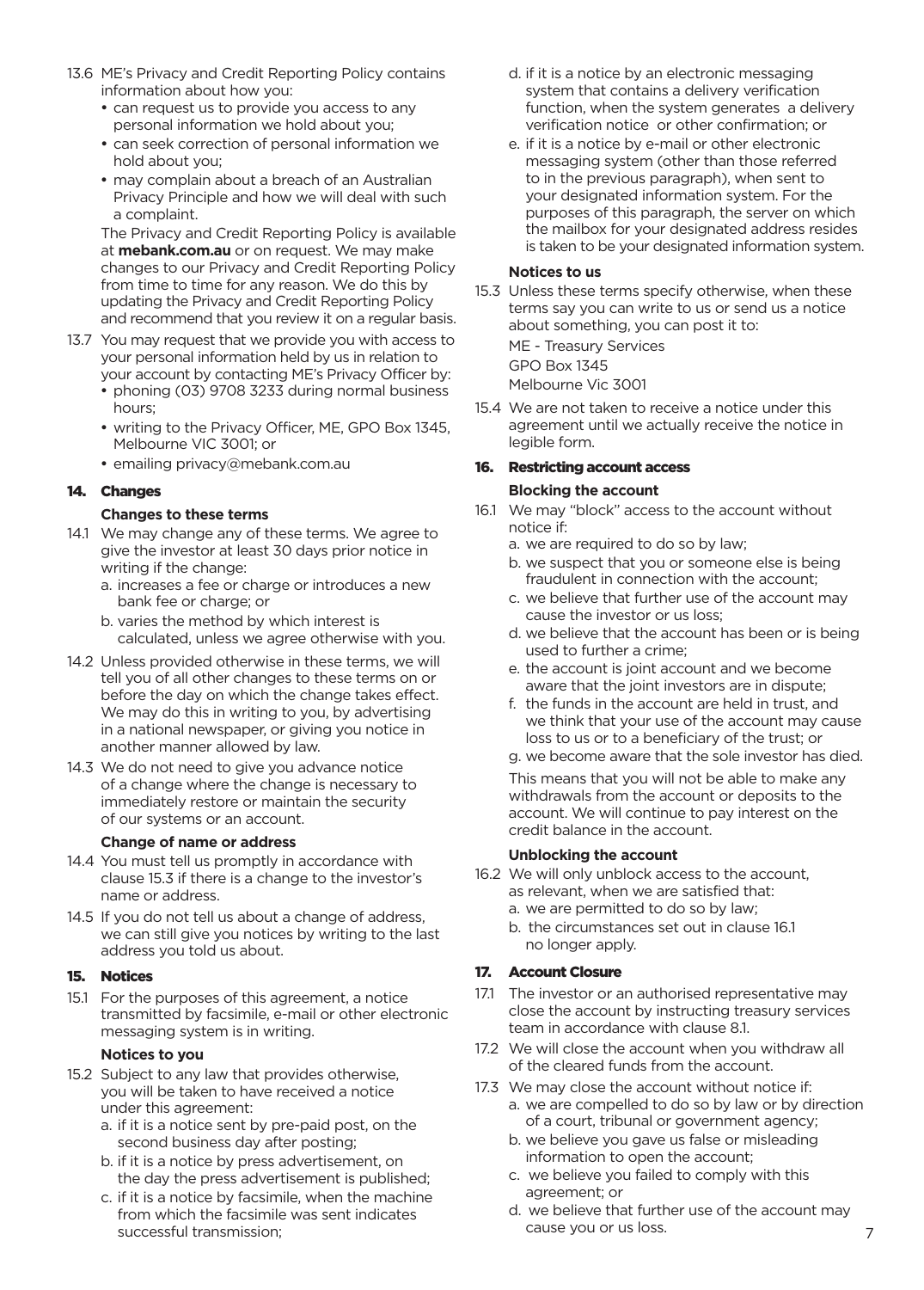- 17.4 Under other circumstances we will give you reasonable notice if we intend to close the account.
- 17.5 If the account is closed, we will pay to the investor the credit balance of the account plus interest, if any, less any accrued fees, government charges or duties applied to the account prior to the closing date by direct credit to the nominated account.
- 17.6 The investor remains liable for all transactions, fees and charges on or in relation to the account before or at the time the account is closed. If the account is closed the investor must pay any amount owing to us (including any overdrawn amount).

#### 18. Inactive accounts

- 18.1 If when the account is closed by us in accordance with clause 17, we are unable to pay the balance to the nominated account in accordance with your instructions, we may pay the credit balance of the account plus interest to a non-interest bearing account with us. Subject to clause 18.2, we will pay the credit balance of the account to the investor when the investor provides us with proof acceptable to us that the investor is entitled to the funds.
- 18.2 If, after seven years from the date we closed the account under clause 18.1 the investor has not claimed their money, then:
	- we will pay the funds to the relevant government agency as unclaimed moneys if the funds are equal to or more than any minimum amount prescribed by law; or
	- the funds will become our property if the funds are less than any minimum amount prescribed by law.

#### 19. Additional Requirements

- 19.1 If we believe it is necessary to enable us to comply with any law, regulatory requirement or internal compliance program that we are legally required to have:
	- a. you must provide us with any information or assistance we request;
	- b. we may disclose your information to third parties, including government or regulatory bodies, law enforcement bodies and other financial institutions; and
	- c. we may block access to the account or delay or block a transaction to or from the account.

# Part B.

# Specific terms that apply to 11am Accounts

#### 20. Opening and operating an 11am Account

- 20.1 We will accept cleared funds on deposit until 11am on each business day.
- 20.2 Shortly after the account is opened we will send the investor a letter confirming details of the investment.
- 20.3 If you wish to withdraw funds you must give us instructions by 11am on the business day you require the funds to be withdrawn for funds to be repaid on that business day. If you notify us after 11am your funds will be repaid the next business day.
- 20.4Unless otherwise agreed by us, after the initial deposit, you may only make deposits to the account for amounts of \$25,000 or more. Withdrawals must be for a minimum of \$25,000.

#### 21. Interest calculation and payment

- 21.1 The interest rate applying to 11am Accounts is set by us on a daily basis in our absolute discretion.
- 21.2 Interest starts on the day the first deposit is made to the account and is calculated daily by applying the interest rate to the closing balance of the account on that day as follows:

Daily closing balance x Interest Rate (as a percentage)

365

- 21.3 Interest is payable as specified by you as follows: a. by reinvesting in the 11am Account; or b. payable by direct credit to the nominated account.
- 21.4 Interest is credited with effect on the first business day in each month following the month in which it accrues. Interest is also credited on the day when the account is closed.
- 21.5 All amounts credited to the account are included in the closing balance of the account and earn interest, whether or not these amounts have been cleared by us. If a deposit to the account is subsequently dishonoured, any interest earned on the dishonoured deposit will be reversed and the account may be closed under clause 17.2.

#### 22. Statements

- 22.1 We will issue the investor with a statement every month. Statements will record the net balance of your account each day since the last statement (or, in the case of the first statement, the net balance of your account each day since the first deposit was made).
- 22.2 The investor or an authorised representative should review the statement as soon as it is received to ensure that all transactions are correct. Please contact us immediately if you believe there is an error on the account statement.

# Part C.

# Specific terms that apply to CDs

#### 23. Purchasing a CD

23.1 If the investor wants to purchase a CD, then on the purchase date you will agree with us the CD term and either the purchase price or face value of the investment as well as the interest rate that will be applied to the CD.

#### **Specifying the purchase price of the investment**

- 23.2 If the investor wants to invest a particular amount of money, you and ME will agree upon the purchase price, term and the interest rate that will be applied to the CD. We then calculate the face value of the CD by applying the agreed interest rate to the purchase price taking into account the term as follows:
	- Face value = Purchase price x (1 + daily interest rate x CD term in days)

Note: the daily interest rate is equal to the annual interest rate divided by 365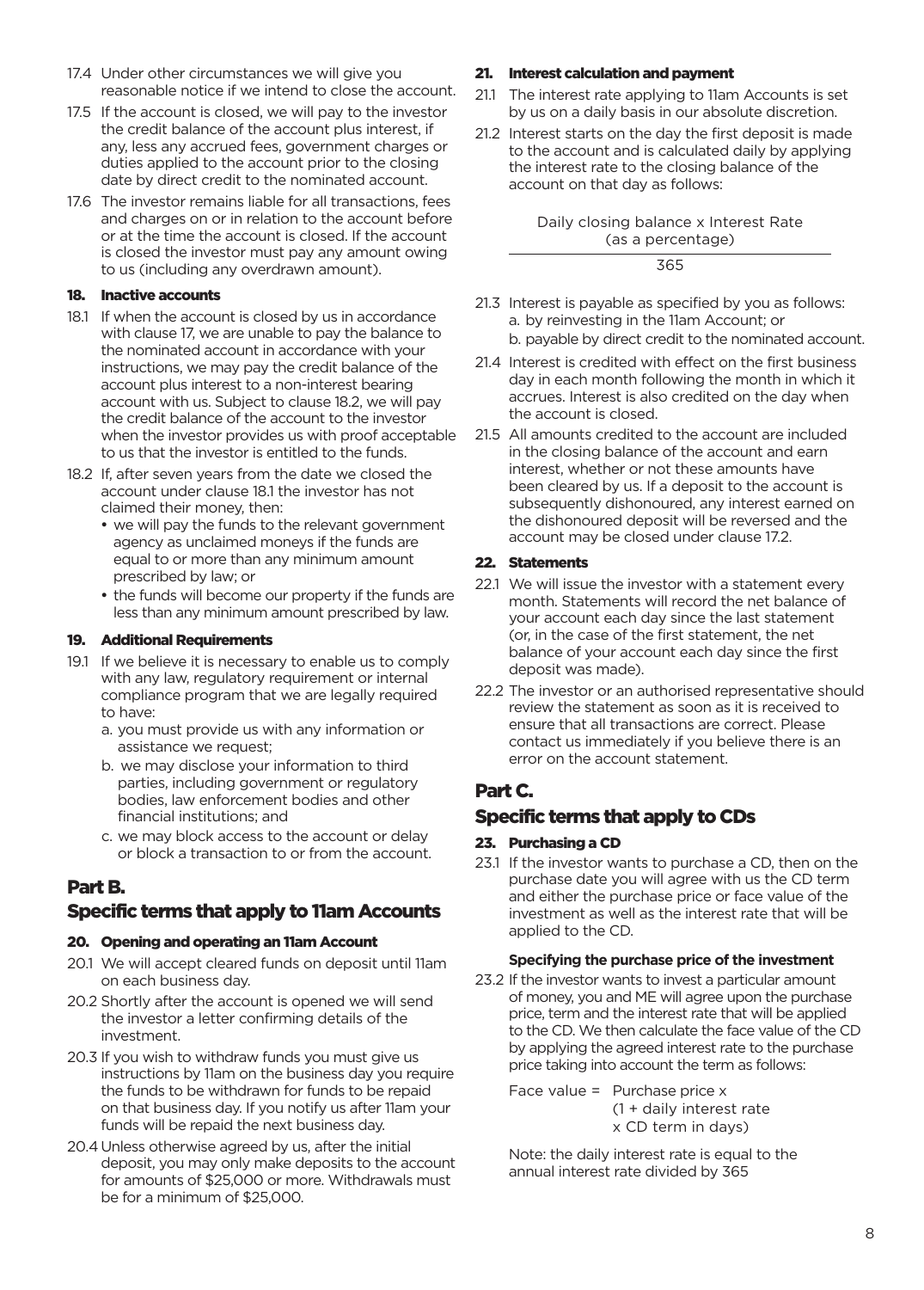#### **Specifying the face value of the investment**

23.3 If the investor wants a particular sum to be available on a future date, you and ME will agree on a face value, CD term and the interest rate that will be applied to the CD. We then calculate the purchase price of the CD by discounting the face value taking into account the agreed interest rate and term of the CD as follows:

Purchase price = Face value 1 + (daily interest rate x CD term in days)

Note: the daily interest rate is equal to the annual interest rate divided by 365

#### 24. Settlement of the investment

- 24.1 The purchase price is payable on the purchase date. You must ensure that you have provided ME with sufficient cleared funds in order to meet the purchase price. If not, the transaction cannot be completed.
- 24.2 Shortly after the purchase date, we will send the investor a letter confirming details of the investment. You should keep this letter for tax purposes, as we will not send you any other statement of account as a record of the investment.

#### 25. Repurchase by me

- 25.1 You may request ME to repurchase all or part of the CD prior to the maturity date. It is entirely at our discretion as to whether we will agree to do so.
- 25.2 The price that we will pay the investor for the repurchase of all or part of the CD is calculated using the same method used to calculate a purchase price where an applicant wants a CD with a specific face value as detailed in clause 23.3 of these terms.
- 25.3 In considering a repurchase by ME, please note that:
	- a. the repurchase price may be less than the purchase price; and/or
	- b. the rate of return of the investment may be less than the investor anticipated at the time of purchasing the CD.
- 25.4 If you and ME agree to a repurchase, we will pay the repurchase price by direct transfer to the nominated account. Shortly after the repurchase, we will send the investor a letter confirming the details.

#### 26. Maturity of the investment

26.1 Prior to 11am on the maturity date, you may contact ME with your instructions for the maturing CD. You may choose to: a. invest in another CD;

b. request that the face value be paid into the nominated bank account on the maturity date.

26.2 If on the maturity date, we have not received instructions from you, we will reinvest the proceeds into an 11am Account (refer to Part B of these terms for more information on this product) at an interest rate set in accordance with clause 5.

#### 27. Statements

Statements of account are not provided for the CD. You agree that statements need not be provided. Transactions will be confirmed in writing or by another manner allowed by law.

## Part D. Specific terms that apply to CNAs

#### 28. Opening and operating a CNA

- 28.1 To open a CNA the investor must:
	- a. deposit clear funds with ME;
	- b. agree a CNA notice period with ME;
	- c. agree an interest rate that applies to the initial CNA in accordance with clause 29.1 of these terms; and
	- d. agree an interest rate that applies to the subsequent CNA that is established when you want to withdraw funds from your initial CNA in accordance with clause 30.2 of these terms.
- 28.2 Shortly after the account is opened we will confirm details of the investment with the investor.
- 28.3 After the initial deposit you may make deposits to the account at any time.
- 28.4 You may only make withdrawals from the account in accordance with clause 30 of these terms.
- 28.5 You cannot withdraw all or part of the cleared funds from the account prior to expiry of the agreed CNA notice period.

#### 29. Interest calculation and payment

- 29.1 The interest rate applying to the initial CNA is an agreed margin over the Reserve Bank of Australia's cash rate. ME may in its discretion change the agreed margin that applies to the initial CNA. If we do so we will give you the same amount of notice as the CNA notice period which will allow you to withdraw the funds from the CNA prior to the implementation of the margin amendment if you do not agree to this amendment.
- 29.2 Interest starts on the day the first deposit is made to the account and is calculated daily by applying the interest rate to the closing balance of the account on that day as follows:

Daily closing balance x Interest Rate (as a percentage per annum)

#### 365

- 29.3 Interest is credited with effect on the first business day in each month following the month in which it accrues. Interest is also credited on the day when the account is closed. Interest is reinvested into the CNA, unless you request us to pay it by direct credit into the nominated account.
- 29.4 All amounts credited to the account are included in the closing balance of the account and earn interest, whether or not these amounts have been cleared by us. If a deposit to the account is subsequently dishonoured, any interest earned on the dishonoured deposit will be reversed and the account may be closed under clause 17.2.

#### 30. Withdrawing funds from a CNA

- 30.1 You can only withdraw funds from a CNA by switching the funds into a subsequent CNA for a term that is the same period as the CNA notice period agreed between you and ME at the time of opening the initial CNA. By way of example, if the initial CNA notice period is 90 days, then the subsequent CNA term will be 90 days.
- 30.2 The interest rate that applies to the subsequent CNA is an agreed margin over the Reserve Bank of Australia's cash rate.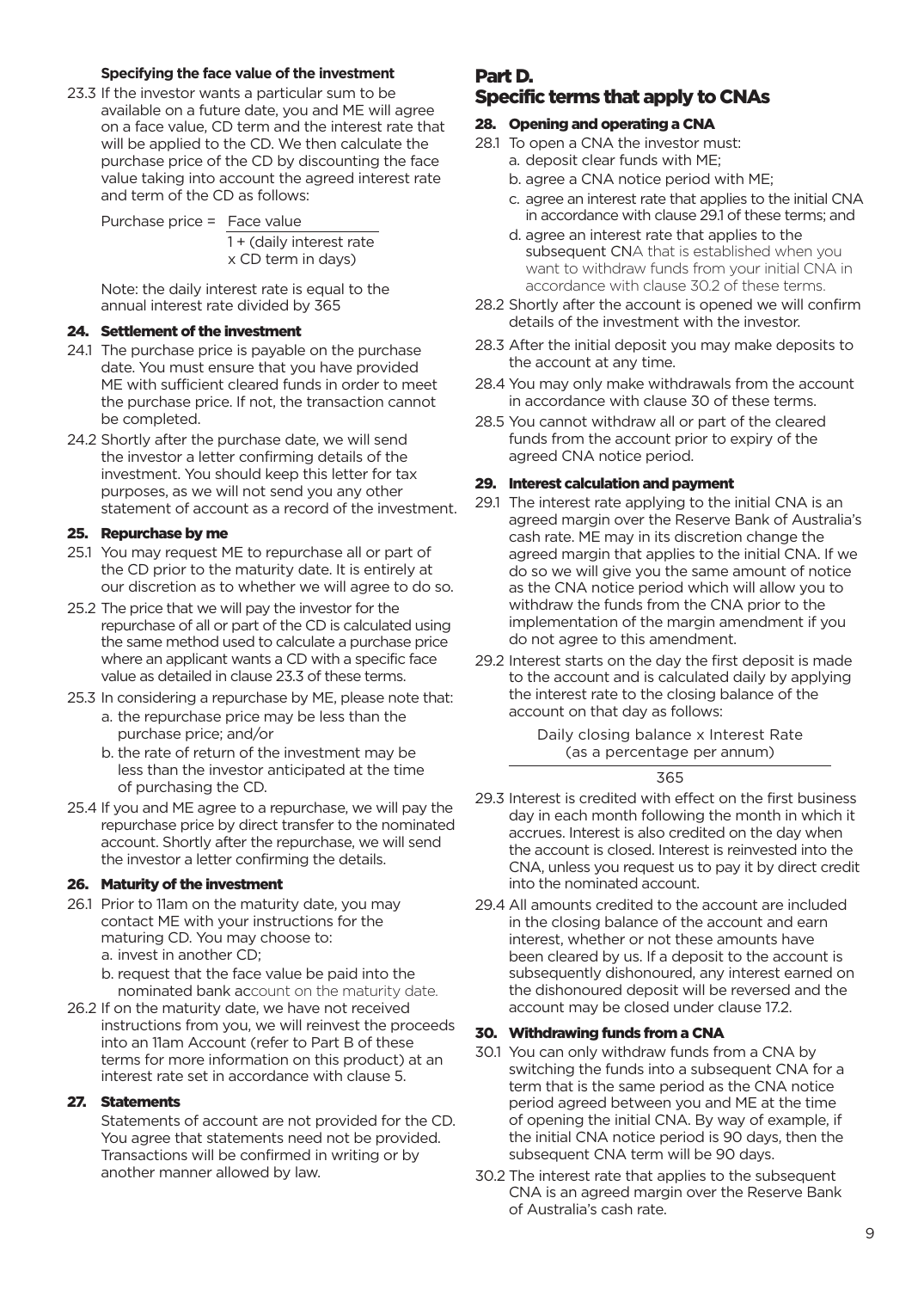#### 31. Statements

- 31.1 We will issue the investor with a statement every month. Statements will record the net balance of the account each day since the last statement (or, in the case of the first statement, the net balance of your account each day since the first deposit was made).
- 31.2 The investor or an authorised representative should review the statement as soon as it is received to ensure that all transactions are correct. Please contact us immediately if you believe there is an error on the account statement.

### Part E.

# Specific terms that apply to 11am Plus

#### 32. Specific terms that apply to opening and operating an 11am Plus Account

- 32.1 To open an 11am Plus Account you must: a. open an 11am Account in accordance with clause 33
	- b. open a CNA in accordance with clause 35.

#### 33. Opening and operating the 11am Account that forms part of your 11am Plus Account

- 33.1 We will accept cleared funds on deposit until 11am on each business day.
- 33.2 The minimum initial deposit amount is \$1,000,000.
- 33.3 You do not need to maintain a balance of \$1,000,000.
- 33.4 The maximum balance of the 11am Account is \$10,000,000.
- 33.5 The balance in your 11am Account cannot be greater than the balance in your CNA opened in accordance with clause 35.
- 33.6 We may, at our discretion, transfer funds from your 11am Account to your CNA if:
	- a. the balance in your 11am Account exceeds \$10,000,000; or
	- b. the balance in your 11am Account exceeds the balance in your CNA.
- 33.7 The amount we transfer from your 11am Account to your CNA account under clause 33.5 will be:
	- a. the amount required to reduce your 11am Account balance to \$10,000,000; or
	- b. the amount by which the balance in your 11am Account exceeds the balance in your CNA.
- 33.8 Confirmation of any amount transferred under clause 33.5 will be in the form of your monthly 11am Account and CNA statements.
- 33.9 Shortly after the 11am Account is opened we will send the investor a letter confirming details of the investment.
- 33.10If you wish to withdraw funds you must give us instructions by 11am on the business day you require the funds to be withdrawn for funds to be repaid on that business day. If you notify us after 11am your funds will be repaid the next business day.
- 33.11 After the initial deposit, you may only make deposits to the account for amounts of \$100,000 or more. Withdrawals must be for a minimum of \$100,000.

#### 34. Interest calculation and payment on the 11am Account

34.1 Interest is calculated and paid on the 11am Account in accordance with clause 21.

#### 35. Opening and operating the CNA that forms part of your 11am Plus Account

- 35.1 To open a CNA the investor must:
	- a. deposit clear funds with ME, being an amount which is equal to or greater than your initial deposit in your 11am Account opened under clause 33;
	- b. agree to the CNA notice period and interest rate that is set by ME prior to opening the CNA;
	- c. agree an interest rate that applies to the subsequent CNA that is established when you want to withdraw funds from your initial CNA in accordance with clause 37.2 of these terms.
- 35.2 Shortly after the CNA is opened we will confirm details of the investment with the investor.
- 35.3 After the initial deposit you may make deposits to the account at any time.
- 35.4 You may only make withdrawals from the account in accordance with clause 37 of these terms.
- 35.5 You cannot provide notice that you wish to withdraw funds from your CNA if you have available funds in your 11am Account.
- 35.6 You cannot withdraw all or part of the cleared funds from the account prior to expiry of the agreed CNA notice period.

#### 36. Interest calculation and payment on the CNA

36.1 Interest is calculated on the CNA and paid in accordance with clause 29.

#### 37. Withdrawing funds from a CNA

- 37.1 You can only withdraw funds from a CNA by switching the funds into a subsequent CNA for a term that is the same period as the CNA notice period agreed between you and ME at the time of opening the initial CNA. By way of example, if the initial CNA notice period is 31 days, then the subsequent CNA term will be 31 days.
- 37.2 The interest rate that applies to the subsequent CNA is an agreed margin over the Reserve Bank of Australia's cash rate.

#### 38. Statements

- 38.1 We will issue the investor with statements every month for your 11am Account and your CNA. Statements will record the net balance of the accounts each day since the last statement (or, in the case of the first statement, the net balance of your account each day since the first deposit was made).
- 38.2 The investor or an authorised representative should review the statement as soon as it is received to ensure that all transactions are correct. Please contact us immediately if you believe there is an error on an account statement.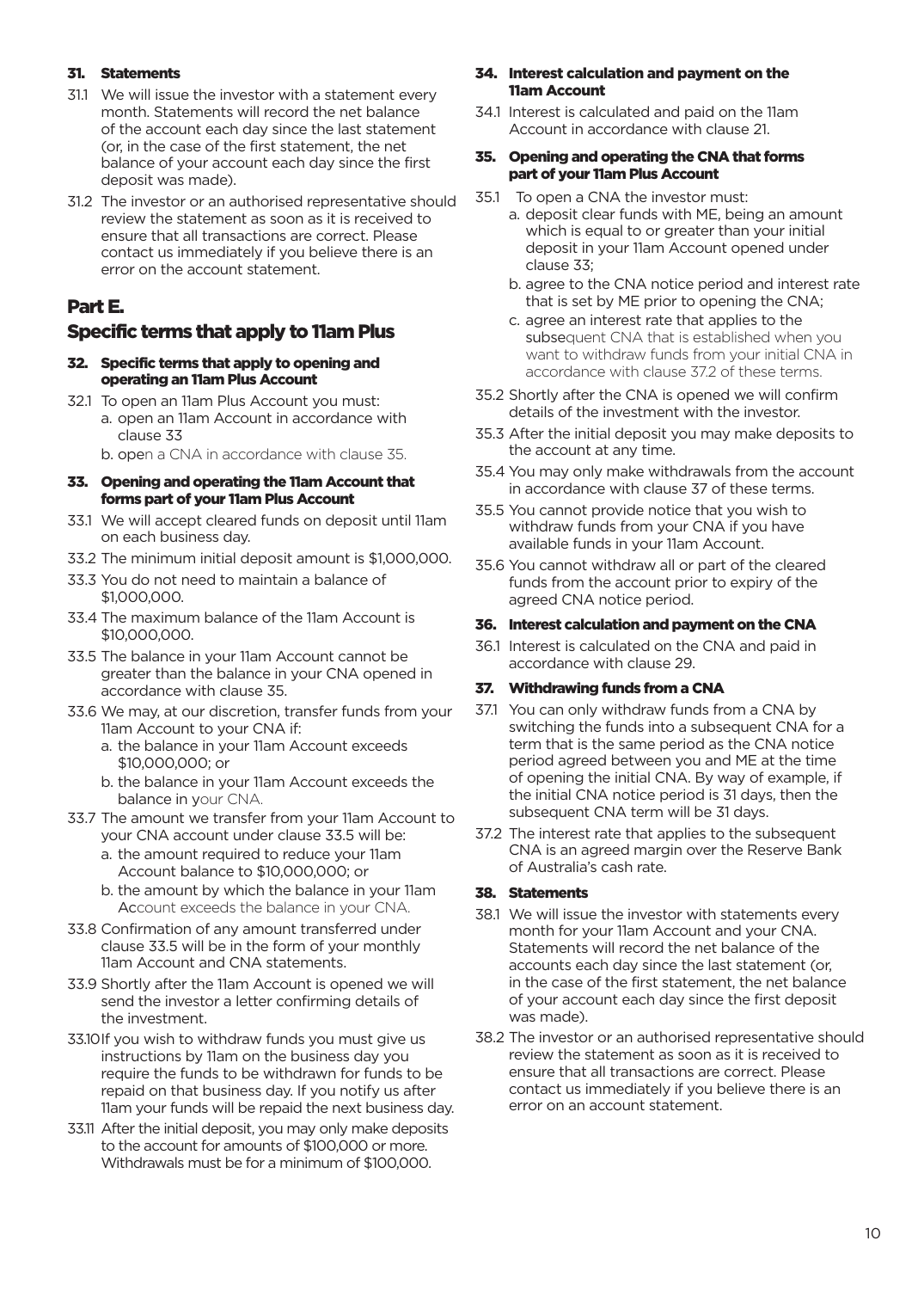# Finito. Terminado. Finírisma. Done.

You made it! Now that you've read the fine print, hang on to this handy booklet. In fact, put it somewhere safe so you can look stuff up if you need to. Or, just refer to it for a bit of light reading.